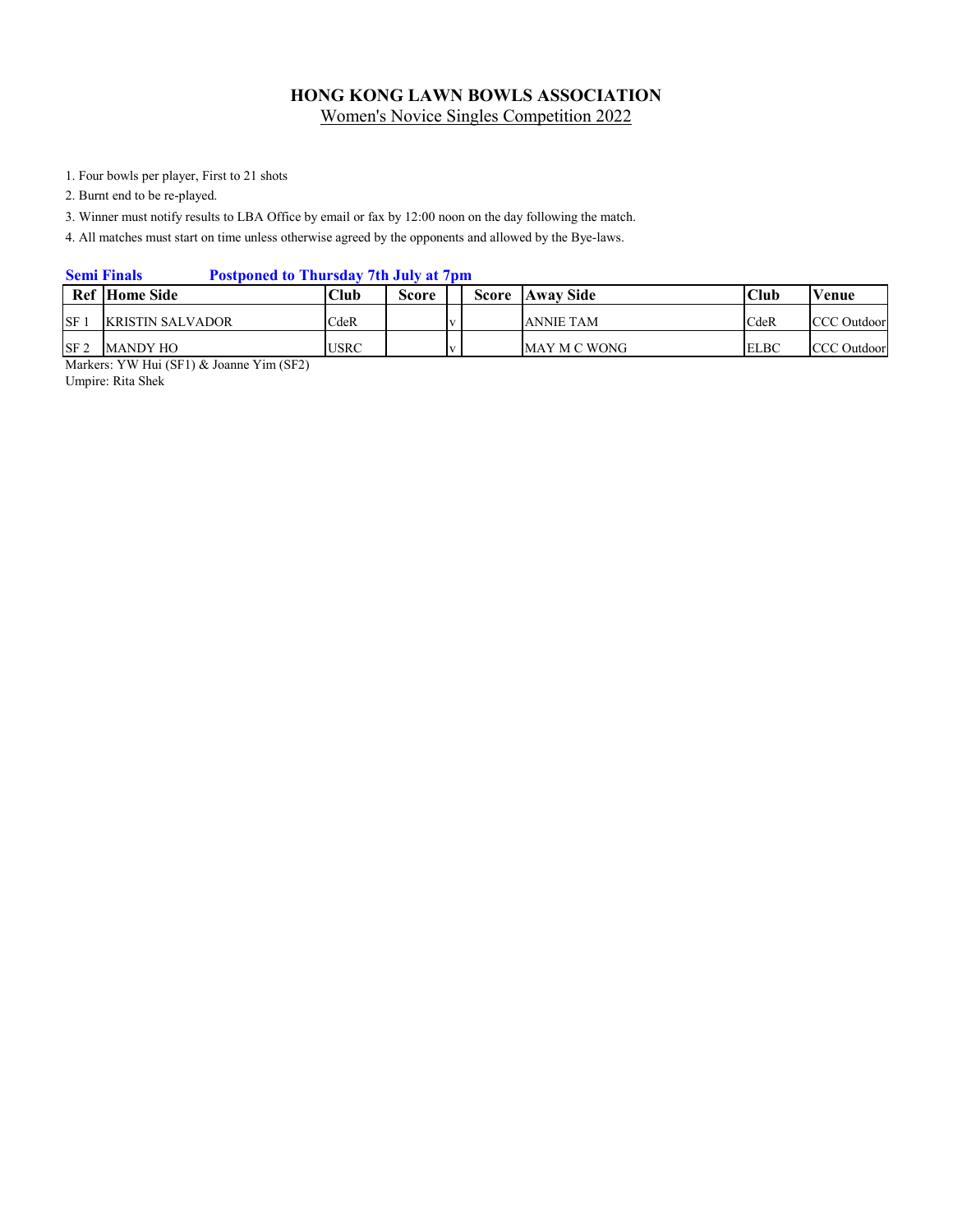# **HONG KONG LAWN BOWLS ASSOCIATION**

Women's Novice Singles Competition 2022

1. Four bowls per player, First to 21 shots

2. Burnt end to be re-played.

Important:

The duty umpire will announce the commencement of trial ends 10 minutes before the appointed match start time. Any player arriving after the announcement shall lose the right to play trial ends. Any player not reporting in person to the duty umpire before the appointed match start time shall forfeit the match.

**Final Sunday 7th August, 2022 (Provisional)**

|       | <b>Ref</b> Home Side | <b>Club</b> | $\sim$<br>Score |     | Score | <b>Away Side</b>   | Club | ′enue |
|-------|----------------------|-------------|-----------------|-----|-------|--------------------|------|-------|
| Final | W<br>O SF            |             |                 | . . |       | $O$ SF 2<br>W<br>ັ |      |       |

Markers: TBA

Umpire: TBA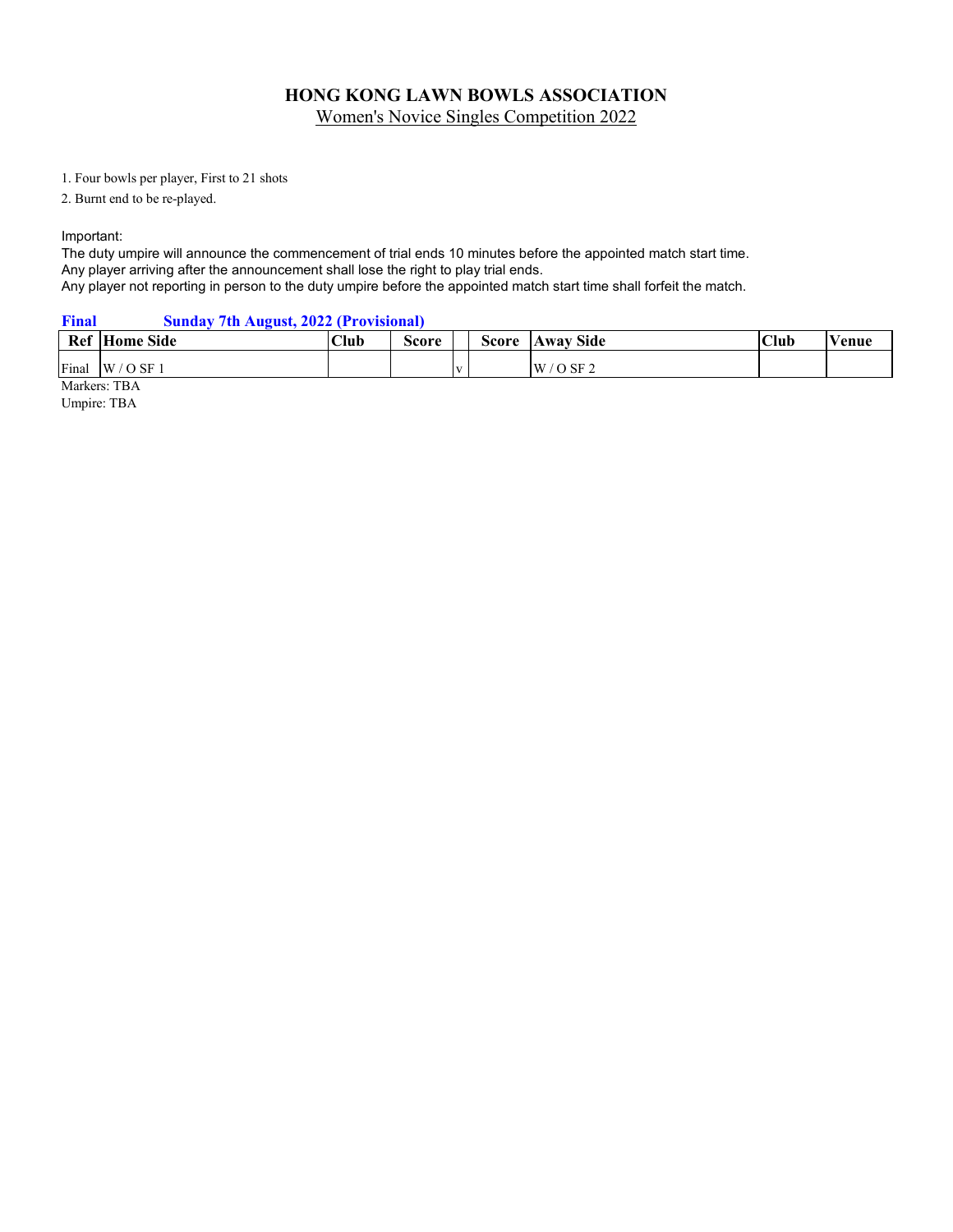# **ONG KONG LAWN BOWLS ASSOCIATIO**

# Women's Novice Singles Competition 2022

# Players List

| Club         | <b>Player</b>           | <b>Home Green</b>                                |
|--------------|-------------------------|--------------------------------------------------|
| <b>ABC</b>   | <b>CARIDEE MANG</b>     | <b>VP</b>                                        |
| <b>ABC</b>   | <b>KATE CHEUNG</b>      | IE                                               |
| <b>AWASG</b> | <b>SHERON CHAN</b>      | <b>TKO</b>                                       |
| AWASG        | <b>BECKY TSE</b>        | <b>SLY</b>                                       |
| <b>CCC</b>   | <b>IRIS HO</b>          | CCC Indoor                                       |
| <b>CCC</b>   | <b>ELLEN MOK</b>        | CCC Indoor                                       |
| <b>CCC</b>   | <b>ANISSA WAN</b>       | CCC Indoor                                       |
| <b>CCC</b>   | <b>CYNTHIA CHAN</b>     | <b>CCC</b> Outdoor                               |
| CdeR         | <b>ANNIE TAM</b>        | CdeR Indoor                                      |
| CdeR         | <b>AMELIA CHAN</b>      | CdeR Indoor                                      |
| CdeR         | <b>KRISTIN SALVADOR</b> | CdeR Indoor                                      |
| CdeR         | <b>EDNA LAU</b>         | CdeR Indoor                                      |
| CdeR         | <b>LILA WOO</b>         | CdeR Indoor                                      |
| CdeR         | <b>CHAN LOK CHEE</b>    | CdeR Indoor                                      |
| CdeR         | <b>SANDRA HO</b>        | CdeR Indoor                                      |
| CdeR         | <b>BELLA CHAN</b>       | CdeR Outdoor                                     |
| CdeR         | <b>JACKIE LAU</b>       | CdeR Outdoor                                     |
| CdeR         | <b>MAY CHEUNG</b>       | CdeR Indoor                                      |
| <b>CLBC</b>  | <b>LISA CHUI</b>        | <b>VP</b>                                        |
| <b>CLBC</b>  | <b>JOSEPHINE KWONG</b>  | <b>VP</b>                                        |
| <b>CLBC</b>  | <b>CANDY NG</b>         | <b>VP</b>                                        |
| <b>CLBC</b>  | <b>CATHY CHIU</b>       | <b>VP</b>                                        |
| <b>ELBC</b>  | <b>SERENA SZETO</b>     | <b>SLY</b>                                       |
| <b>ELBC</b>  | <b>MAY M C WONG</b>     | <b>TKO</b>                                       |
| FC           | <b>CARRIE TAM</b>       | FC                                               |
| FC           | <b>JANET CHUNG</b>      | FC                                               |
| <b>FC</b>    | <b>GRACE CHENG</b>      | FC                                               |
| FC           | <b>JAIMEE MO</b>        | FC                                               |
| <b>FPLBA</b> | <b>AMY WONG</b>         | <b>YCK</b>                                       |
| <b>GBLBC</b> | <b>MANDY WONG</b>       | <b>VP</b>                                        |
| <b>GBLBC</b> | <b>ANGIE HUI</b>        | $\ensuremath{\mathbf{V}}\ensuremath{\mathbf{P}}$ |
| <b>GBLBC</b> | <b>SALLY LOU</b>        | IE                                               |
| <b>GLBC</b>  | PHYLLIS S H WONG        | <b>SLY</b>                                       |
| <b>GLBC</b>  | <b>MINA CHAN</b>        | <b>SLY</b>                                       |
| <b>HKCC</b>  | <b>JUNE OLSSON</b>      | <b>HKCC</b>                                      |
| <b>HKCC</b>  | <b>TERESA CHEUNG</b>    | <b>HKCC</b>                                      |
| <b>HKFC</b>  | <b>EVA YU</b>           | <b>HKFC</b> Outdoor                              |
| <b>HKFC</b>  | <b>LITA LEE</b>         | <b>HKFC</b> Indoor                               |
| <b>HKFC</b>  | <b>CELINA LEUNG</b>     | HKFC Indoor                                      |
| <b>HKPBC</b> | <b>SUKI SIT</b>         | <b>PSRC</b>                                      |
| <b>HKPBC</b> | <b>DAISY CHAN</b>       | <b>PSRC</b>                                      |
| <b>HKPBC</b> | <b>MARGARET TONG</b>    | <b>PSRC</b>                                      |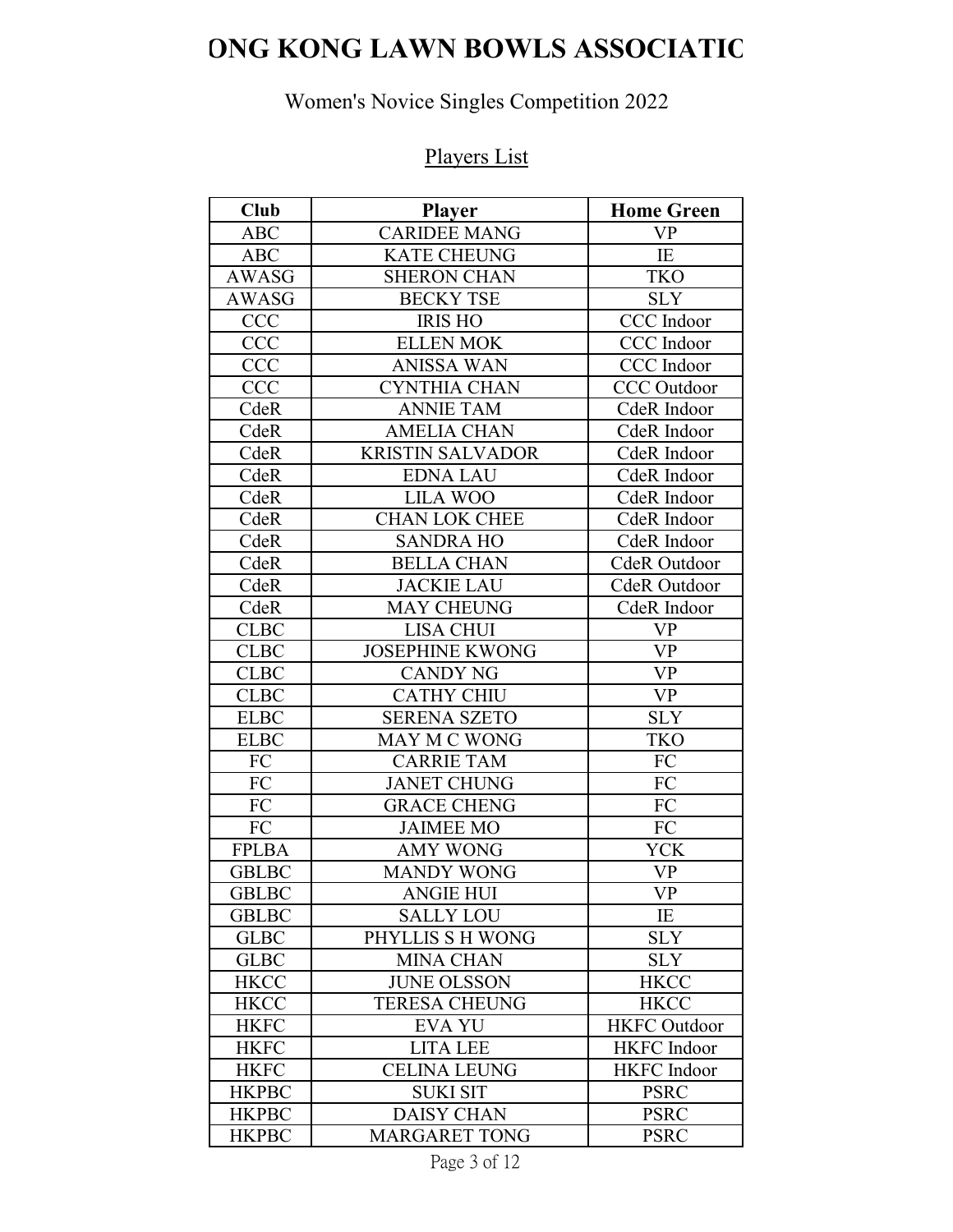# **ONG KONG LAWN BOWLS ASSOCIATIO**

# Women's Novice Singles Competition 2022

# Players List

| <b>Club</b>  | <b>Player</b>         | <b>Home Green</b> |
|--------------|-----------------------|-------------------|
| <b>HKPBC</b> | <b>GORAN FONG</b>     | <b>PSRC</b>       |
| <b>HKPBC</b> | <b>OLIVIA LEE</b>     | <b>PSRC</b>       |
| <b>HKPBC</b> | <b>RENATA CHAN</b>    | <b>PSRC</b>       |
| <b>HKPBC</b> | <b>DEBBY YIM</b>      | POC               |
| <b>HKPBC</b> | <b>LAM YUEN LING</b>  | POC               |
| <b>HKPBC</b> | <b>MIAN KWOK</b>      | POC               |
| <b>HKYDT</b> | <b>EMMY LUK</b>       | <b>ALC</b>        |
| <b>HKYDT</b> | <b>BIANCA SZETO</b>   | <b>ALC</b>        |
| <b>HKYDT</b> | PHOENIX HUI           | TM                |
| <b>HKYDT</b> | <b>CORRINE CHAN</b>   | TM                |
| <b>HKYDT</b> | <b>JUDY CHAN</b>      | TM                |
| <b>HKYDT</b> | <b>SUMMER SHEN</b>    | TM                |
| <b>HKYDT</b> | <b>EMILY CHAN</b>     | <b>ALC</b>        |
| <b>HKYDT</b> | <b>YU YEE SIN</b>     | <b>VP</b>         |
| <b>HKYDT</b> | <b>MAVIS SHUM</b>     | <b>SLY</b>        |
| <b>ILBC</b>  | <b>RACHEL SIU</b>     | <b>ALC</b>        |
| <b>IRC</b>   | <b>SYLVIA F Y HO</b>  | <b>IRC</b>        |
| <b>IRC</b>   | <b>IVY YUNG</b>       | <b>IRC</b>        |
| <b>IRC</b>   | <b>DAISY LO</b>       | <b>IRC</b>        |
| <b>KBGC</b>  | <b>SANDY YUET</b>     | <b>KBGC</b>       |
| <b>KBGC</b>  | <b>JUNO KOON</b>      | <b>KBGC</b>       |
| <b>KBGC</b>  | <b>CANDY CHIU</b>     | <b>KBGC</b>       |
| <b>KBGC</b>  | <b>MICHELLE TUNG</b>  | <b>KBGC</b>       |
| <b>KBGC</b>  | POLLY LO              | <b>KBGC</b>       |
| <b>KBGC</b>  | <b>RUBY LAI</b>       | <b>KBGC</b>       |
| <b>KBGC</b>  | <b>LEUNG YUK BING</b> | <b>KBGC</b>       |
| <b>KBGC</b>  | <b>TINA NG</b>        | <b>KBGC</b>       |
| <b>KCC</b>   | <b>KELLY WONG</b>     | <b>KCC</b>        |
| <b>KCC</b>   | <b>ELLEN HEVICON</b>  | <b>KCC</b>        |
| <b>KCC</b>   | <b>ALLYSON KO</b>     | <b>KCC</b>        |
| <b>KCC</b>   | <b>EVANGELINE MA</b>  | <b>KCC</b>        |
| KCC          | <b>ALKEY SHUM</b>     | <b>KCC</b>        |
| <b>SBI</b>   | <b>CATHY CHAN</b>     | <b>SBI</b>        |
| <b>SBI</b>   | PUN WING CHING        | <b>SBI</b>        |
| <b>SBI</b>   | <b>KELLY YU</b>       | <b>SBI</b>        |
| <b>SBI</b>   | <b>WENDY WONG</b>     | <b>SBI</b>        |
| <b>SBI</b>   | <b>KAREN SZE TO</b>   | <b>SBI</b>        |
| <b>SBI</b>   | <b>RICKI LI</b>       | <b>SBI</b>        |
| <b>SBI</b>   | <b>ANGELA LI</b>      | <b>SBI</b>        |
| <b>SBI</b>   | <b>OUEENIE SHUM</b>   | <b>SBI</b>        |
| <b>SBI</b>   | <b>KATTIE CHAN</b>    | <b>SBI</b>        |
| <b>SBSC</b>  | YOLENDA CHAN          | <b>ALC</b>        |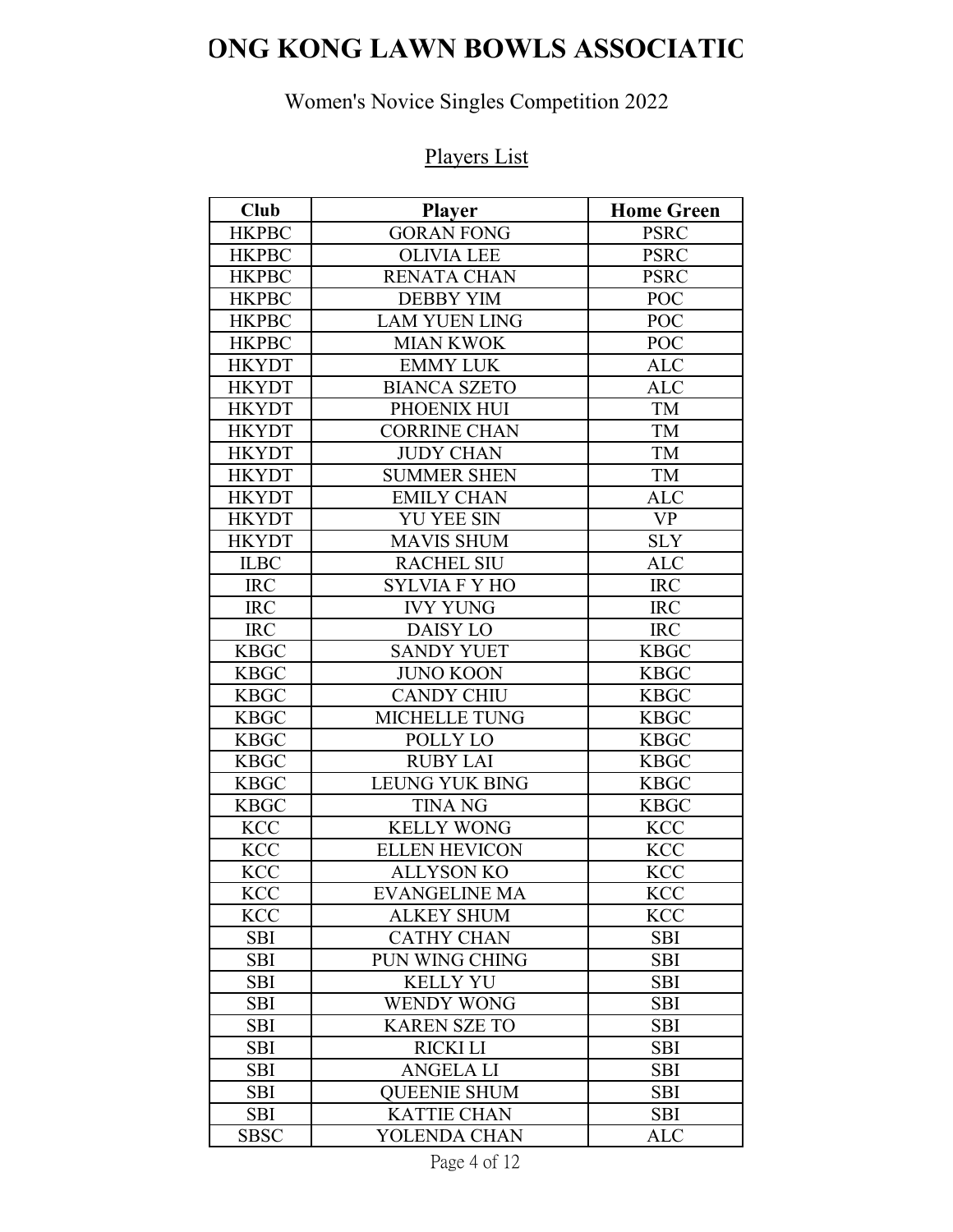# **ONG KONG LAWN BOWLS ASSOCIATIO**

# Women's Novice Singles Competition 2022

# Players List

| <b>Club</b>  | <b>Player</b>           | <b>Home Green</b> |
|--------------|-------------------------|-------------------|
| <b>SBSC</b>  | <b>REBEKAH LEUNG</b>    | <b>ALC</b>        |
| <b>SBSC</b>  | <b>EMMY NG</b>          | <b>ALC</b>        |
| <b>SBSC</b>  | <b>ANNY YU</b>          | <b>ALC</b>        |
| <b>SBSC</b>  | <b>VICKY CHUNG</b>      | <b>ALC</b>        |
| <b>SBSC</b>  | <b>HANES KWAN</b>       | <b>TKO</b>        |
| <b>SBSC</b>  | <b>LOUISA LEE</b>       | <b>ALC</b>        |
| <b>SBSC</b>  | <b>CAMMY CHENG</b>      | <b>ALC</b>        |
| <b>STSA</b>  | <b>EVA LEUNG</b>        | <b>SLY</b>        |
| <b>STSA</b>  | <b>KAREN CHOI</b>       | <b>SLY</b>        |
| <b>STSA</b>  | <b>SHIRLEY LAM</b>      | <b>SLY</b>        |
| <b>STSA</b>  | <b>BONNY CHEUNG</b>     | <b>SLY</b>        |
| <b>STSA</b>  | <b>BALBIR KAUR</b>      | <b>SLY</b>        |
| <b>STSA</b>  | <b>IRIS NG</b>          | <b>SLY</b>        |
| <b>STSA</b>  | <b>BRENDA NG</b>        | <b>SLY</b>        |
| <b>STSA</b>  | <b>DAISY LEE</b>        | <b>SLY</b>        |
| <b>TKOBC</b> | <b>CHRISTINE CHEUNG</b> | <b>TKO</b>        |
| <b>TMSA</b>  | <b>ANITA SUNG</b>       | TM                |
| <b>TMSA</b>  | YAN PUN                 | TM                |
| <b>TMSA</b>  | <b>JENNY YAU</b>        | <b>TM</b>         |
| <b>TMSA</b>  | <b>JULIET TAI</b>       | TM                |
| <b>USRC</b>  | <b>RACHAEL HUANG</b>    | <b>USRC</b>       |
| <b>USRC</b>  | <b>MANDY HO</b>         | <b>USRC</b>       |
| <b>VLBC</b>  | <b>SHARON KUOK</b>      | <b>VP</b>         |
| <b>VLBC</b>  | <b>CANCAN CHOW</b>      | <b>VP</b>         |
| <b>VLBC</b>  | <b>MAY YUEN</b>         | <b>VP</b>         |
| <b>WISC</b>  | <b>JOYCE CHUNG</b>      | <b>TKO</b>        |
| <b>WISC</b>  | <b>EVA YEUNG</b>        | <b>TKO</b>        |
| <b>YLLBC</b> | <b>CERLYN WONG</b>      | <b>YCK</b>        |
| <b>YLLBC</b> | <b>ANGELA HO</b>        | YCK               |
| <b>YLLBC</b> | <b>WLLAM</b>            | TM                |
| <b>YLLBC</b> | <b>MAY CHAN</b>         | <b>YCK</b>        |
| <b>YLLBC</b> | <b>SHIRLEY HEUNG</b>    | <b>SLY</b>        |
|              | Total                   | 116               |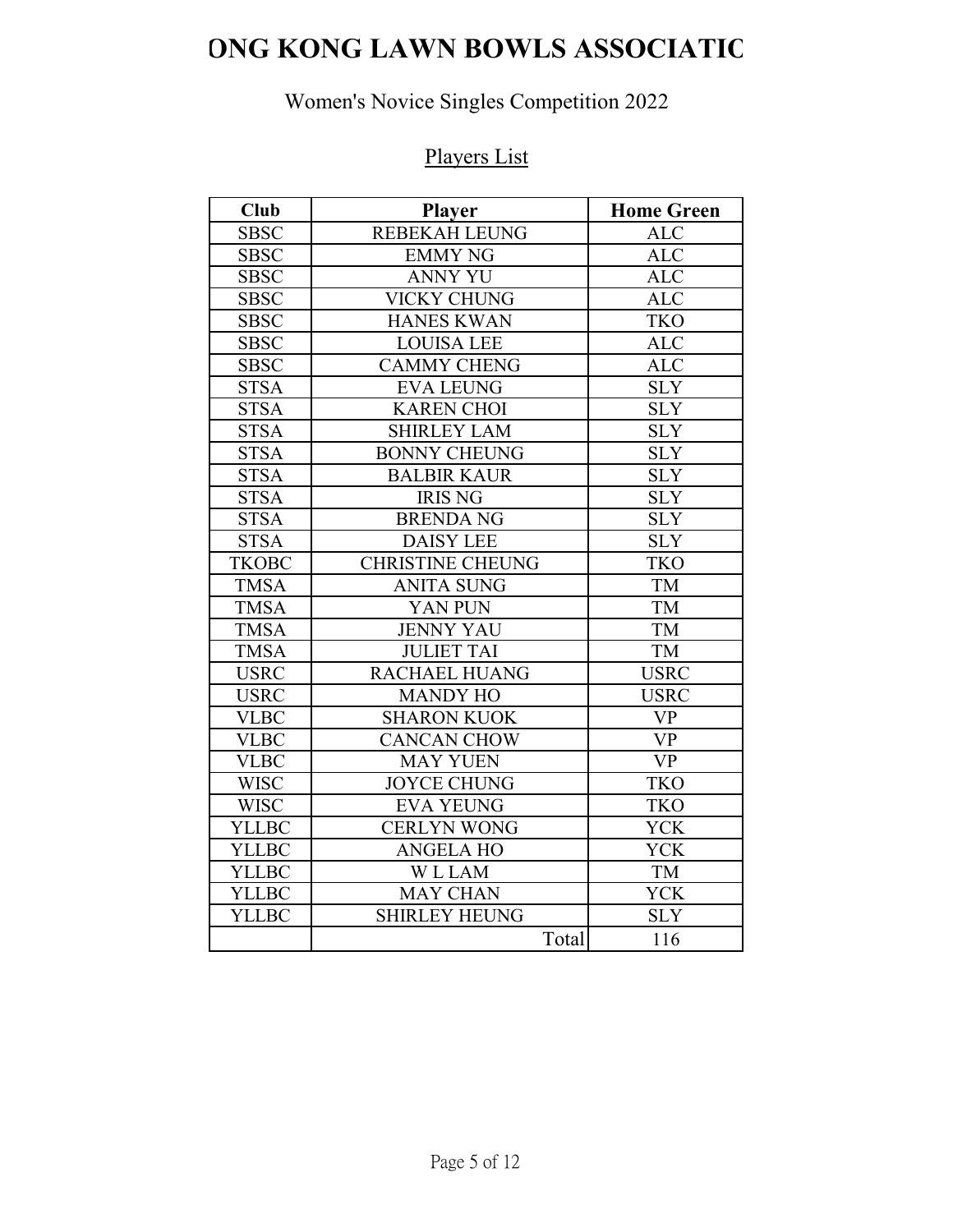**Updated on 6th May, 2022**

1. Four bowls per player, First to 21 shots

2. Burnt end to be re-played.

3. Winner must notify results to LBA Office by email or fax by 12:00 noon on the day following the match.

4. All matches must start on time unless otherwise agreed by the opponents and allowed by the Bye-laws.

#### **Round 1 Thursday 5th May at 7pm**

|     | <b>Ref</b> Home Side   | Club         | Score      |                         |         | Score Away Side     | Club         | Venue                                  |
|-----|------------------------|--------------|------------|-------------------------|---------|---------------------|--------------|----------------------------------------|
| 101 | <b>JOYCE CHUNG</b>     | WISC         | withdraw v |                         |         | <b>SERENA SZETO</b> | <b>ELBC</b>  | <b>TKO</b>                             |
| 102 | YAN PUN                | <b>TMSA</b>  | 9          |                         | 21      | <b>SALLY LOU</b>    | <b>GBLBC</b> | TM (Changed to 6pm, 6 May)             |
| 103 | <b>QUEENIE SHUM</b>    | SBI          |            |                         | no show | <b>MAY CHAN</b>     | <b>YLLBC</b> | SBI                                    |
| 104 | RACHAEL HUANG          | USRC         | no show v  |                         |         | <b>BRENDA NG</b>    | <b>STSA</b>  | <b>USRC</b>                            |
| 105 | <b>MINA CHAN</b>       | GLBC         | 13         |                         | 21      | AMELIA CHAN         | CdeR         | <b>SLY</b>                             |
| 106 | ANITA SUNG             | <b>TMSA</b>  | 6          | $\overline{\mathbf{v}}$ | 21      | POLLY LO            | <b>KBGC</b>  | TM                                     |
| 107 | DAISY CHAN             | <b>HKPBC</b> | 21         | V                       | 9       | CAMMY CHENG         | <b>SBSC</b>  | <b>PSRC</b>                            |
| 108 | <b>GRACE CHENG</b>     | FC           |            |                         |         | Bye                 |              |                                        |
| 109 | EVANGELINE MA          | KCC          | 21         | $\mathbf{v}$            | 16      | <b>BIANCA SZETO</b> | <b>HKYDT</b> | <b>KCC</b>                             |
| 110 | <b>TERESA CHEUNG</b>   | HKCC         | 5          | $\mathbf{v}$            | 21      | MAY YUEN            | <b>VLBC</b>  | <b>HKCC</b>                            |
| 111 | <b>JOSEPHINE KWONG</b> | CLBC         | 19         |                         | 21      | KAREN CHOI          | <b>STSA</b>  | VP (Changed to 9am, 3 May)             |
| 112 | JANET CHUNG            | FС           |            |                         |         | Bye                 |              |                                        |
| 113 | <b>CARIDEE MANG</b>    | ABC          | Disq       |                         |         | PHYLLIS S H WONG    | <b>GLBC</b>  | <b>VP</b>                              |
| 114 | LILA WOO               | CdeR         | 20         | $\mathbf{V}$            | 21      | <b>SHIRLEY LAM</b>  | <b>STSA</b>  | CdeR Indoor                            |
| 115 | <b>AMY WONG</b>        | FPLBA        | 16         | $\mathbf{V}$            | 21      | KELLY YU            | <b>SBI</b>   | YCK (Changed to 11am, 30 April)        |
| 116 | DAISY LEE              | STSA         |            | $\mathbf{V}$            |         | Bye                 |              |                                        |
| 117 | <b>HANES KWAN</b>      | SBSC         | 21         | $\mathbf{v}$            | 16      | IRIS NG             | <b>STSA</b>  | <b>TKO</b>                             |
| 118 | <b>CATHY CHIU</b>      | CLBC         | 21         | $\mathbf{v}$            | 19      | DEBBY YIM           | <b>HKPBC</b> | Venue changed to POC                   |
| 119 | <b>ANGELA HO</b>       | <b>YLLBC</b> | 15         | $\mathbf{v}$            | 21      | CHRISTINE CHEUNG    | <b>TKOBC</b> | YCK (Changed to 8pm, 4 May)            |
| 120 | <b>IRIS HO</b>         | CCC          | 21         | $\mathbf{V}$            | 5       | <b>EVA YEUNG</b>    | <b>WISC</b>  | CCC Indoor                             |
| 121 | <b>ANGIE HUI</b>       | GBLBC        | 21         | $\mathbf{V}$            | 15      | <b>BELLA CHAN</b>   | CdeR         | <b>VP</b>                              |
| 122 | <b>SANDRA HO</b>       | CdeR         | 21         | $\mathbf{V}$            | 18      | BALBIR KAUR         | <b>STSA</b>  | CdeR Indoor                            |
| 123 | MAY M C WONG           | <b>ELBC</b>  | 21         | $\mathbf{V}$            | 13      | ANGELA LI           | SBI          | TKO (Changed to 10am, 7 May)           |
| 124 | CELINA LEUNG           | HKFC         |            |                         |         | Bye                 |              |                                        |
| 125 | <b>EMILY CHAN</b>      | HKYDT        | no show    | l v                     |         | DAISY LO            | <b>IRC</b>   | ALC                                    |
| 126 | CANCAN CHOW            | VLBC         | 21         | $\mathbf{v}$            | 15      | PHOENIX HUI         | <b>HKYDT</b> | VP (Changed to 7pm, 27 April)          |
| 127 | KRISTIN SALVADOR       | CdeR         | 21         | V                       | 18      | CHAN LOK CHEE       | CdeR         | CdeR Indoor<br>(Changed to 9am, 7 May) |
| 128 | <b>SUMMER SHEN</b>     | HKYDT        |            |                         |         | Bye                 |              |                                        |
| 129 | ANISSA WAN             | $_{\rm CCC}$ | withdraw v |                         |         | MARGARET TONG       | <b>HKPBC</b> | CCC Indoor                             |
| 130 | <b>SHARON KUOK</b>     | VLBC         | 21         | $\mathbf{V}$            | 14      | <b>CARRIE TAM</b>   | FC           | VP (Changed to 7pm, 4 May)             |
| 131 | <b>JULIET TAI</b>      | <b>TMSA</b>  | 21         | $\mathbf{V}$            | 8       | ALLYSON KO          | KCC          | TM (Changed to 3pm, 7 May)             |
| 132 | VICKY CHUNG            | SBSC         |            |                         |         | Bye                 |              |                                        |
| 133 | CERLYN WONG            | YLLBC        | 21         | $\mathbf{V}$            | 13      | KATTIE CHAN         | <b>SBI</b>   | YCK (Changed to 2 May)                 |
| 134 | ALKEY SHUM             | KCC          | 21         |                         | 5       | LISA CHUI           | <b>CLBC</b>  | KCC                                    |
| 135 | <b>EDNA LAU</b>        | CdeR         | 18         | $\mathbf{V}$            | 21      | <b>BONNY CHEUNG</b> | <b>STSA</b>  | CdeR Indoor                            |
| 136 | IVY YUNG               | IRC          | 15         | $\mathbf{V}$            | 21      | MIAN KWOK           | <b>HKPBC</b> | IRC                                    |
| 137 | CATHY CHAN             | SBI          | 21         | $\mathbf{V}$            | 17      | LITA LEE            | HKFC         | SBI                                    |
| 138 | YU YEE SIN             | <b>HKYDT</b> | 21         | $\mathbf{v}$            | 16      | <b>KAREN SZE TO</b> | SBI          | <b>VP</b>                              |
| 139 | PUN WING CHING         | SBI          |            |                         | no show | <b>OLIVIA LEE</b>   | <b>HKPBC</b> | SBI                                    |
| 140 | CANDY NG               | <b>CLBC</b>  |            | V                       |         | Bye                 |              |                                        |
| 141 | SYLVIA F Y HO          | IRC          | 21         | $\mathbf{V}$            | 12      | JENNY YAU           | TMSA         | IRC                                    |
| 142 | LAM YUEN LING          | НКРВС        | 15         |                         | 21      | MANDY HO            | USRC         | POC (Changed to 2:30pm)                |
| 143 | LOUISA LEE             | SBSC         | 20         |                         | 21      | CYNTHIA CHAN        | CCC          | ALC                                    |
|     |                        |              |            |                         |         |                     |              |                                        |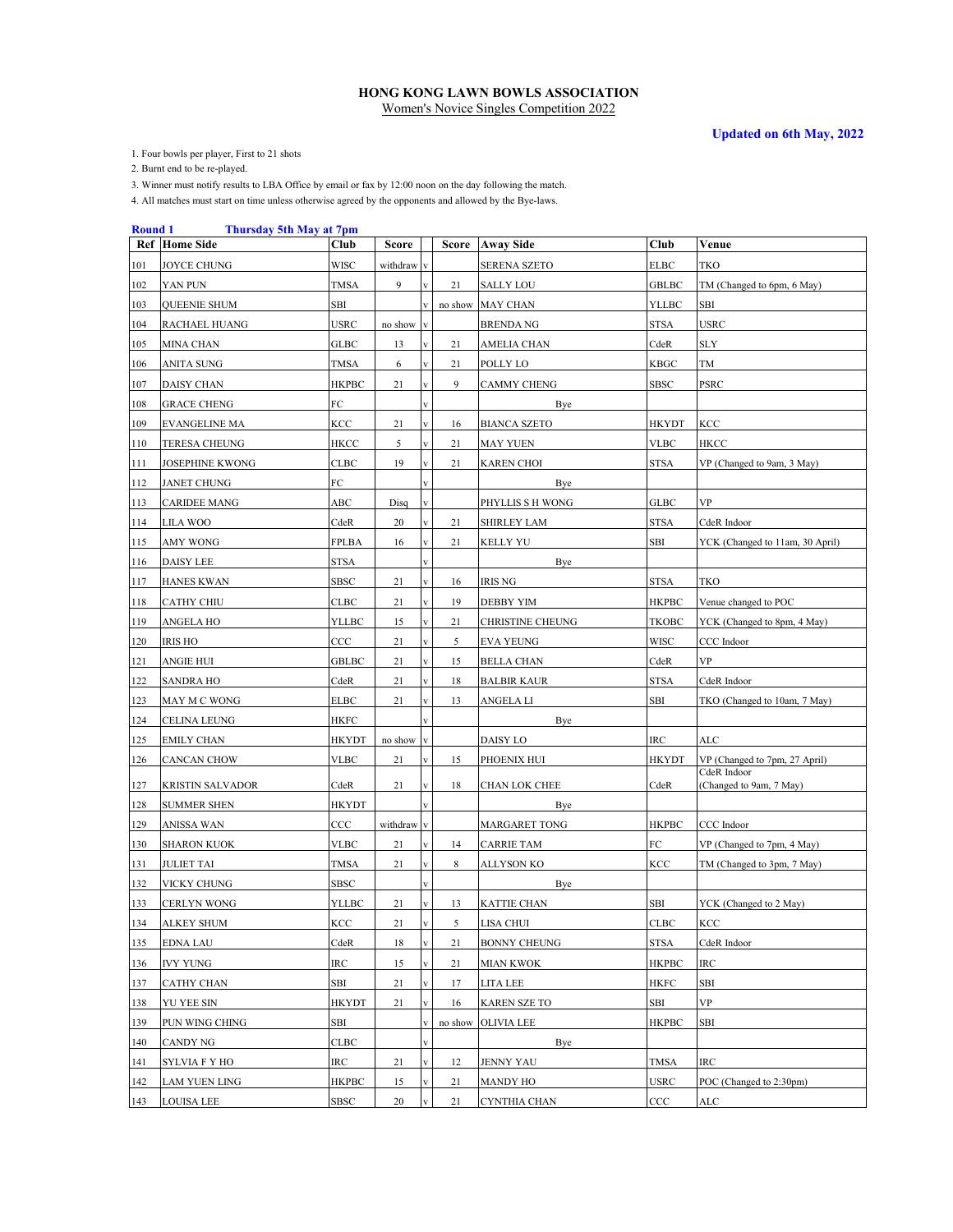**Updated on 6th May, 2022**

1. Four bowls per player, First to 21 shots

2. Burnt end to be re-played.

3. Winner must notify results to LBA Office by email or fax by 12:00 noon on the day following the match.

4. All matches must start on time unless otherwise agreed by the opponents and allowed by the Bye-laws.

#### **Round 1 Thursday 5th May at 7pm**

|     | <b>Ref</b> Home Side | Club         | <b>Score</b> |                         |    | Score Away Side      | Club         | Venue                                    |
|-----|----------------------|--------------|--------------|-------------------------|----|----------------------|--------------|------------------------------------------|
| 144 | <b>MANDY WONG</b>    | <b>GBLBC</b> |              |                         |    | Bye                  |              |                                          |
| 145 | <b>WENDY WONG</b>    | <b>SBI</b>   | 21           |                         | 12 | <b>JACKIE LAU</b>    | CdeR         | SBI (Changed to 11am, 2 May)             |
| 146 | <b>ELLEN MOK</b>     | CCC          | withdraw v   |                         |    | <b>EMMY LUK</b>      | <b>HKYDT</b> | CCC Indoor                               |
| 147 | <b>JUNE OLSSON</b>   | <b>HKCC</b>  | 21           | $\overline{\mathbf{V}}$ | 19 | <b>EVA LEUNG</b>     | <b>STSA</b>  | HKCC (Changed to 3:30pm)                 |
| 148 | <b>KATE CHEUNG</b>   | ABC          |              | $\mathbf v$             |    | Bye                  |              |                                          |
| 149 | <b>JUDY CHAN</b>     | <b>HKYDT</b> | no show      | $\bf{V}$                |    | <b>SUKI SIT</b>      | <b>HKPBC</b> | TM                                       |
| 150 | <b>CANDY CHIU</b>    | <b>KBGC</b>  | 6            | v                       | 21 | <b>EVA YU</b>        | <b>HKFC</b>  | <b>KBGC</b>                              |
| 151 | LEUNG YUK BING       | <b>KBGC</b>  | no show      | V                       |    | <b>BECKY TSE</b>     | AWASG        | <b>KBGC</b>                              |
| 152 | <b>EMMY NG</b>       | <b>SBSC</b>  | 18           | V                       | 21 | <b>TINA NG</b>       | <b>KBGC</b>  | Venue changed to SBI<br>(Changed to 2pm) |
| 153 | <b>SHERON CHAN</b>   | AWASG        | 21           |                         | 5  | <b>ANNY YU</b>       | <b>SBSC</b>  | Venue changed to VP                      |
| 154 | <b>ELLEN HEVICON</b> | KCC          | withdraw v   |                         |    | <b>KELLY WONG</b>    | KCC          | <b>KCC</b>                               |
| 155 | <b>CORRINE CHAN</b>  | <b>HKYDT</b> | 21           | $\mathbf{v}$            | 10 | <b>RUBY LAI</b>      | <b>KBGC</b>  | TM (Changed to 8pm, 5 May)               |
| 156 | <b>WLLAM</b>         | <b>YLLBC</b> |              | v                       |    | Bye                  |              |                                          |
| 157 | <b>JUNO KOON</b>     | KBGC         | 21           | $\mathbf v$             | 20 | <b>SANDY YUET</b>    | <b>KBGC</b>  | KBGC (Changed to 6:30pm)                 |
| 158 | <b>GORAN FONG</b>    | <b>HKPBC</b> | 21           | V                       | 9  | <b>MICHELLE TUNG</b> | <b>KBGC</b>  | <b>PSRC</b>                              |
| 159 | <b>RICKI LI</b>      | <b>SBI</b>   | 13           | $\mathbf{V}$            | 21 | <b>RACHEL SIU</b>    | <b>ILBC</b>  | SBI (Changed to 7pm, 3 May)              |
| 160 | <b>REBEKAH LEUNG</b> | <b>SBSC</b>  |              |                         |    | Bye                  |              |                                          |
| 161 | <b>ANNIE TAM</b>     | CdeR         | 21           | V                       | 11 | <b>MAVIS SHUM</b>    | <b>HKYDT</b> | CdeR Indoor (Changed to 11am, 7 May)     |
| 162 | <b>JAIMEE MO</b>     | FC           | 21           | $\mathbf{V}$            | 6  | <b>MAY CHEUNG</b>    | CdeR         | FC                                       |
| 163 | RENATA CHAN          | <b>HKPBC</b> | 21           | $\mathbf{V}$            | 12 | <b>SHIRLEY HEUNG</b> | <b>YLLBC</b> | PSRC (Changed to 7pm, 6 May)             |
| 164 | YOLENDA CHAN         | <b>SBSC</b>  |              |                         |    | Bye                  |              |                                          |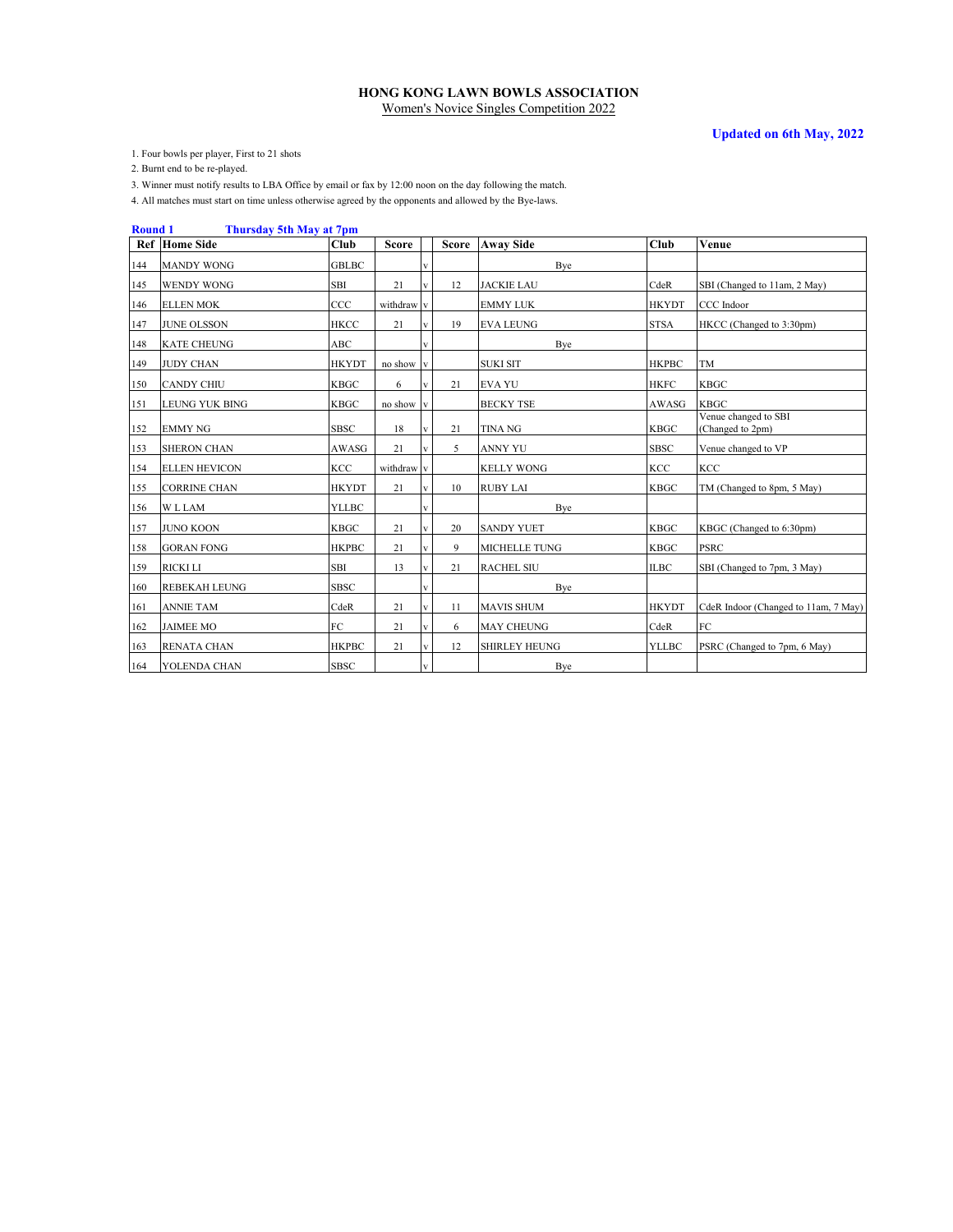**Updated on 19th May, 2022**

1. Four bowls per player, First to 21 shots

2. Burnt end to be re-played.

3. Winner must notify results to LBA Office by email or fax by 12:00 noon on the day following the match.

4. All matches must start on time unless otherwise agreed by the opponents and allowed by the Bye-laws.

#### **Round 2 Thursday 12th May at 7pm**

|     | <b>Ref</b> Home Side    | Club         | Score          |                         | Score          | <b>Away Side</b>     | Club         | Venue                                               |
|-----|-------------------------|--------------|----------------|-------------------------|----------------|----------------------|--------------|-----------------------------------------------------|
| 201 | CATHY CHIU              | <b>CLBC</b>  | 12             | $\mathbf{v}$            | 21             | <b>JULIET TAI</b>    | <b>TMSA</b>  | VP (Changed to 7pm, 19 May)                         |
| 202 | ALKEY SHUM              | KCC          | 21             | $\mathbf{V}$            | 10             | KELLY YU             | <b>SBI</b>   | KCC (Changed to 7:30pm, 19 May)                     |
| 203 | <b>KRISTIN SALVADOR</b> | CdeR         | 21             | $\mathbf{v}$            | 15             | <b>MIAN KWOK</b>     | <b>HKPBC</b> | CdeR Indoor                                         |
| 204 | SYLVIA F Y HO           | <b>IRC</b>   | 21             | $\overline{\mathbf{V}}$ | 18             | <b>SHARON KUOK</b>   | <b>VLBC</b>  | IRC (Changed to 3pm, 18 May)                        |
| 205 | <b>JUNE OLSSON</b>      | <b>HKCC</b>  | 21             | $\mathbf{V}$            | 10             | CATHY CHAN           | SBI          | HKCC (Changed to 3pm, 19 May)                       |
| 206 | PUN WING CHING          | SBI          | 21             | $\mathbf{V}$            | 10             | ANGIE HUI            | <b>GBLBC</b> | SBI                                                 |
| 207 | <b>RACHEL SIU</b>       | ILBC         | 21             | $\mathbf{v}$            | 11             | <b>EVANGELINE MA</b> | KCC          | ALC (Changed to 4pm, 18 May)                        |
| 208 | <b>TINA NG</b>          | <b>KBGC</b>  | $\overline{4}$ |                         | 21             | <b>ANNIE TAM</b>     | CdeR         | KBGC (Changed to 7:30pm, 17 May)                    |
| 209 | <b>RENATA CHAN</b>      | <b>HKPBC</b> | 14             |                         | 21             | <b>SHIRLEY LAM</b>   | <b>STSA</b>  | POC (Changed to 7pm, 13 May)                        |
| 210 | <b>EVA YU</b>           | HKFC         | 21             | $\mathbf{V}$            | 8              | DAISY LEE            | <b>STSA</b>  | <b>HKFC</b> Outdoor<br>(Changed to 3pm, 15 May)     |
| 211 | <b>JAIMEE MO</b>        | FC           | 21             | $\mathbf{v}$            | $\overline{4}$ | CERLYN WONG          | <b>YLLBC</b> | FC (Changed to 4pm, 19 May)                         |
| 212 | CYNTHIA CHAN            | CCC          | 16             | $\mathbf{V}$            | 21             | MANDY HO             | <b>USRC</b>  | CCC Outdoor<br>(Changed to 7pm, 19 May)             |
| 213 | <b>BECKY TSE</b>        | AWASG        | 21             |                         | 10             | <b>KELLY WONG</b>    | KCC          | Venue changed to ALC<br>(Changed to 7pm, 14 May)    |
| 214 | YOLENDA CHAN            | <b>SBSC</b>  | 15             | $\overline{\mathbf{V}}$ | 21             | DAISY CHAN           | <b>HKPBC</b> | ALC                                                 |
| 215 | <b>IRIS HO</b>          | CCC          | 14             | $\mathbf{v}$            | 21             | MAY M C WONG         | <b>ELBC</b>  | CCC Indoor<br>(Changed to 3pm, 15 May)              |
| 216 | <b>EMMY LUK</b>         | <b>HKYDT</b> | 19             | $\mathbf{V}$            | 21             | <b>CORRINE CHAN</b>  | HKYDT        | ALC (Changed to 6pm, 19 May)                        |
| 217 | <b>KATE CHEUNG</b>      | ABC          | 21             | $\mathbf{v}$            | 15             | <b>GRACE CHENG</b>   | ${\rm FC}$   | IE (Changed to 10am, 9 May)                         |
| 218 | SUKI SIT                | <b>HKPBC</b> |                | $\mathbf{v}$            |                | no show KAREN CHOI   | <b>STSA</b>  | PSRC (Changed to 2pm, 17 May)                       |
| 219 | <b>MARGARET TONG</b>    | HKPBC        | 21             | $\mathbf{V}$            | 12             | <b>SERENA SZETO</b>  | <b>ELBC</b>  | PSRC (Changed to 2pm, 17 May)                       |
| 220 | <b>WLLAM</b>            | <b>YLLBC</b> | 21             | $\mathbf{V}$            | 11             | <b>SHERON CHAN</b>   | AWASG        | TM (Changed to 3pm, 16 May)                         |
| 221 | <b>SALLY LOU</b>        | <b>GBLBC</b> | 21             |                         | 12             | <b>SANDRA HO</b>     | CdeR         | Venue changed to CdeR Indoor<br>(Changed to 7:30pm) |
| 222 | <b>MANDY WONG</b>       | GBLBC        | 21             | $\mathbf{V}$            | 19             | CANDY NG             | <b>CLBC</b>  | VP (Changed to 10am, 2 May)                         |
| 223 | CHRISTINE CHEUNG        | ТКОВС        | 5              |                         | 21             | JUNO KOON            | <b>KBGC</b>  | TKO (Changed to 8pm, 20 May)                        |
| 224 | <b>HANES KWAN</b>       | SBSC         | 15             |                         | 21             | AMELIA CHAN          | CdeR         | TKO (Changed to 7pm, 18 May)                        |
| 225 | YU YEE SIN              | HKYDT        | 21             | $\mathbf{v}$            | 19             | <b>QUEENIE SHUM</b>  | SBI          | VP                                                  |
| 226 | REBEKAH LEUNG           | SBSC         | 11             |                         | 21             | DAISY LO             | IRC          | ALC (Changed to 8am, 8 May)                         |
| 227 | JANET CHUNG             | FC           | withdraw       |                         |                | PHYLLIS S H WONG     | GLBC         | FC                                                  |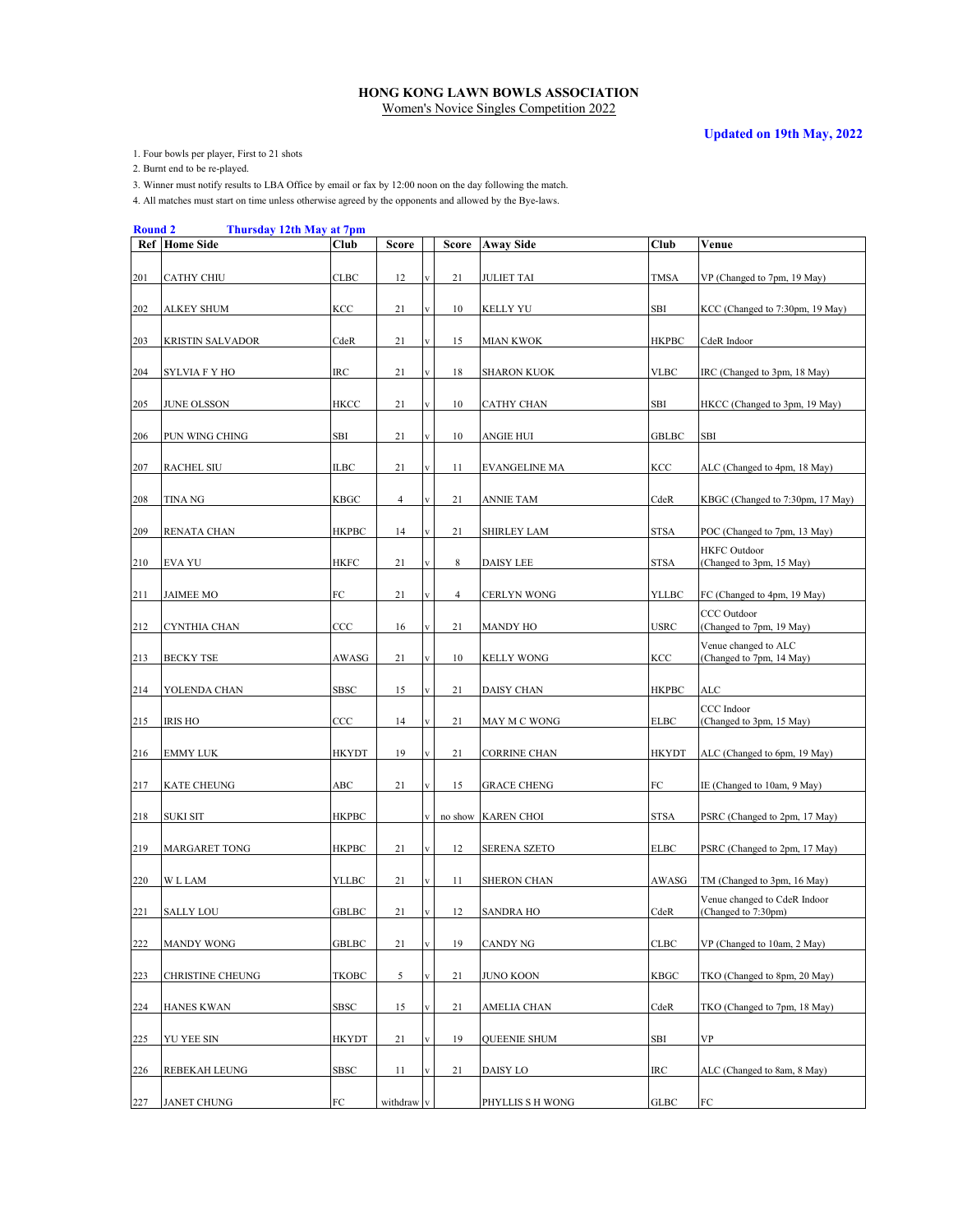### **Updated on 19th May, 2022**

1. Four bowls per player, First to 21 shots

2. Burnt end to be re-played.

3. Winner must notify results to LBA Office by email or fax by 12:00 noon on the day following the match.

4. All matches must start on time unless otherwise agreed by the opponents and allowed by the Bye-laws.

#### **Round 2 Thursday 12th May at 7pm**

|     | <b>Ref</b> Home Side | Club         | <b>Score</b> |                         | <b>Score</b> | <b>Away Side</b>    | <b>Club</b>  | Venue                        |
|-----|----------------------|--------------|--------------|-------------------------|--------------|---------------------|--------------|------------------------------|
|     |                      |              |              |                         |              |                     |              |                              |
| 228 | <b>WENDY WONG</b>    | <b>SBI</b>   | 21           | V                       |              | <b>CANCAN CHOW</b>  | <b>VLBC</b>  | SBI (Changed to 7pm, 16 May) |
|     |                      |              |              |                         |              |                     |              |                              |
| 229 | <b>VICKY CHUNG</b>   | <b>SBSC</b>  | 21           | $\mathbf{I} \mathbf{v}$ | 20           | <b>POLLY LO</b>     | <b>KBGC</b>  | ALC                          |
|     |                      |              |              |                         |              |                     |              |                              |
| 230 | <b>SUMMER SHEN</b>   | <b>HKYDT</b> | 17           | l v                     | 21           | <b>BONNY CHEUNG</b> | <b>STSA</b>  | TM                           |
|     |                      |              |              |                         |              |                     |              |                              |
| 231 | <b>BRENDA NG</b>     | <b>STSA</b>  | 15           | v                       | 21           | <b>CELINA LEUNG</b> | <b>HKFC</b>  | SLY (Changed to 7pm, 11 May) |
|     |                      |              |              |                         |              |                     |              |                              |
| 232 | <b>MAY YUEN</b>      | <b>VLBC</b>  | 21           | $\mathbf{v}$            | 15           | <b>GORAN FONG</b>   | <b>HKPBC</b> | VP (Changed to 11am, 18 May) |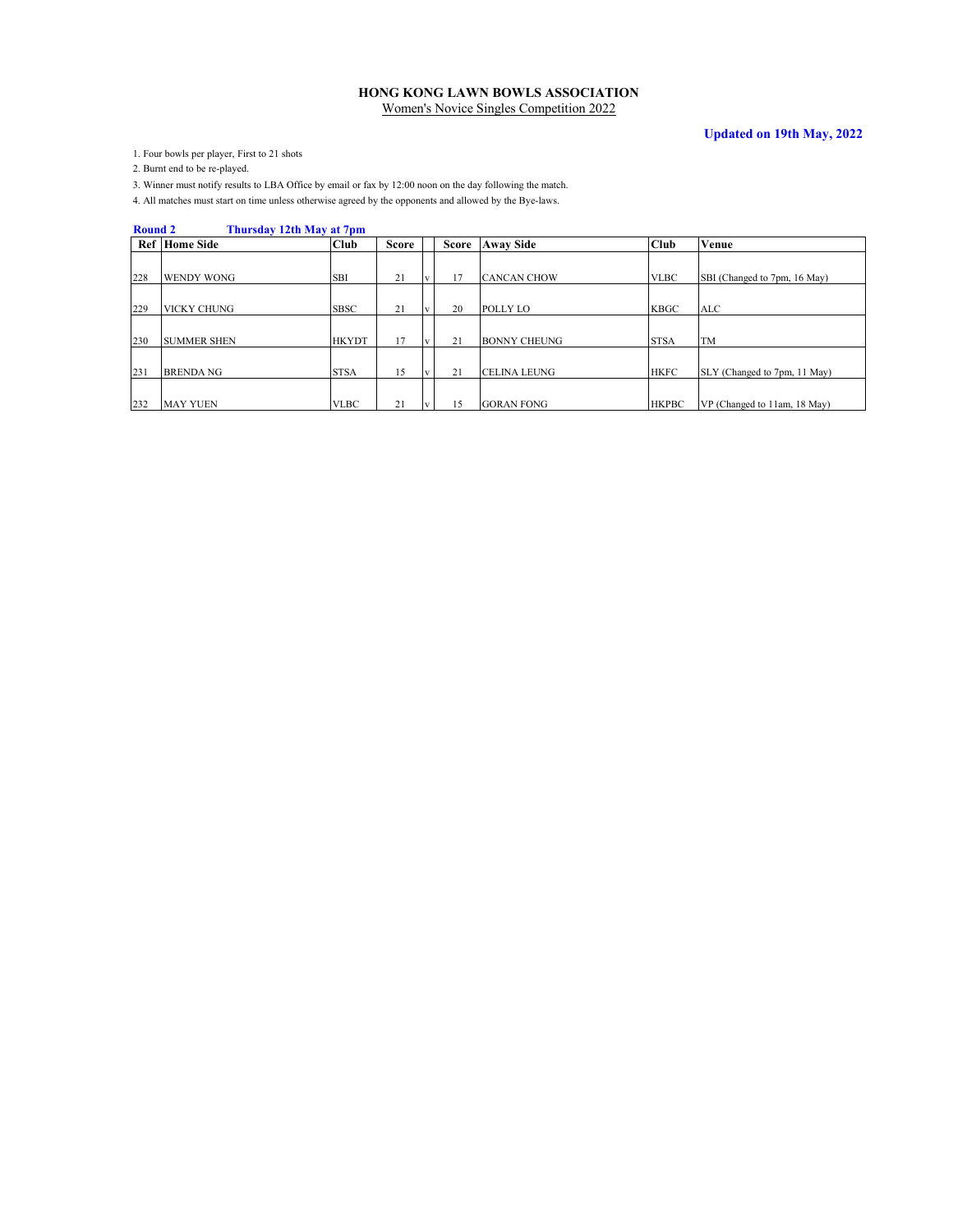1. Four bowls per player, First to 21 shots

2. Burnt end to be re-played.

3. Winner must notify results to LBA Office by email or fax by 12:00 noon on the day following the match.

4. All matches must start on time unless otherwise agreed by the opponents and allowed by the Bye-laws.

| <b>Round 3</b> |                     | <b>Postponed to Thursday 26th May at 7pm</b> |              |              |                |                         |              |                               |
|----------------|---------------------|----------------------------------------------|--------------|--------------|----------------|-------------------------|--------------|-------------------------------|
|                | Ref Home Side       | Club                                         | <b>Score</b> |              | <b>Score</b>   | <b>Away Side</b>        | Club         | Venue                         |
| 301            | <b>JAIMEE MO</b>    | FC                                           | 21           | $\mathbf{V}$ | 13             | <b>CELINA LEUNG</b>     | <b>HKFC</b>  | ${\rm FC}$                    |
| 302            | <b>MANDY HO</b>     | <b>USRC</b>                                  | 21           | $\mathbf{V}$ | 12             | <b>MAY YUEN</b>         | <b>VLBC</b>  | <b>USRC</b>                   |
| 303            | <b>KATE CHEUNG</b>  | ABC                                          | 21           | V            | 2              | <b>SYLVIA F Y HO</b>    | <b>IRC</b>   | $\rm I\!E$                    |
| 304            | PHYLLIS S H WONG    | <b>GLBC</b>                                  | 21           | V            | 8              | <b>MANDY WONG</b>       | <b>GBLBC</b> | SLY (Changed to 7pm, 23 May)  |
| 305            | <b>SHIRLEY LAM</b>  | <b>STSA</b>                                  | 21           | v            | 14             | <b>JULIET TAI</b>       | <b>TMSA</b>  | <b>SLY</b>                    |
| 306            | <b>JUNE OLSSON</b>  | <b>HKCC</b>                                  | 20           | v            | 21             | <b>AMELIA CHAN</b>      | CdeR         | <b>HKCC</b>                   |
| 307            | PUN WING CHING      | <b>SBI</b>                                   | 16           | $\mathbf{V}$ | 21             | <b>SALLY LOU</b>        | <b>GBLBC</b> | SBI (Changed to 7pm, 23 May)  |
| 308            | <b>DAISY LO</b>     | <b>IRC</b>                                   | 13           | V            | 21             | <b>ANNIE TAM</b>        | CdeR         | <b>IRC</b>                    |
| 309            | <b>BECKY TSE</b>    | AWASG                                        | 21           | $\mathbf{V}$ | 12             | <b>CORRINE CHAN</b>     | <b>HKYDT</b> | <b>SLY</b>                    |
| 310            | MARGARET TONG       | <b>HKPBC</b>                                 | 14           | V            | 21             | <b>EVA YU</b>           | <b>HKFC</b>  | PSRC (Changed to 7pm, 30 May) |
| 311            | <b>WENDY WONG</b>   | <b>SBI</b>                                   | 21           | V            | $\overline{4}$ | <b>DAISY CHAN</b>       | <b>HKPBC</b> | SBI (Changed to 11am)         |
| 312            | <b>ALKEY SHUM</b>   | <b>KCC</b>                                   | 15           | $\mathbf{V}$ | 21             | <b>MAY M C WONG</b>     | <b>ELBC</b>  | KCC (Changed to 6:30pm)       |
| 313            | <b>JUNO KOON</b>    | <b>KBGC</b>                                  | 21           | $\mathbf{V}$ | 18             | <b>RACHEL SIU</b>       | <b>ILBC</b>  | KBGC (Changed to 6pm)         |
| 314            | <b>SUKI SIT</b>     | <b>HKPBC</b>                                 | 21           | V            | 8              | VICKY CHUNG             | <b>SBSC</b>  | <b>PSRC</b>                   |
| 315            | <b>BONNY CHEUNG</b> | <b>STSA</b>                                  | 8            | V            | 21             | <b>KRISTIN SALVADOR</b> | CdeR         | <b>SLY</b>                    |
| 316            | <b>WLLAM</b>        | <b>YLLBC</b>                                 | 21           | $\mathbf{V}$ | 2              | <b>YU YEE SIN</b>       | <b>HKYDT</b> | TM                            |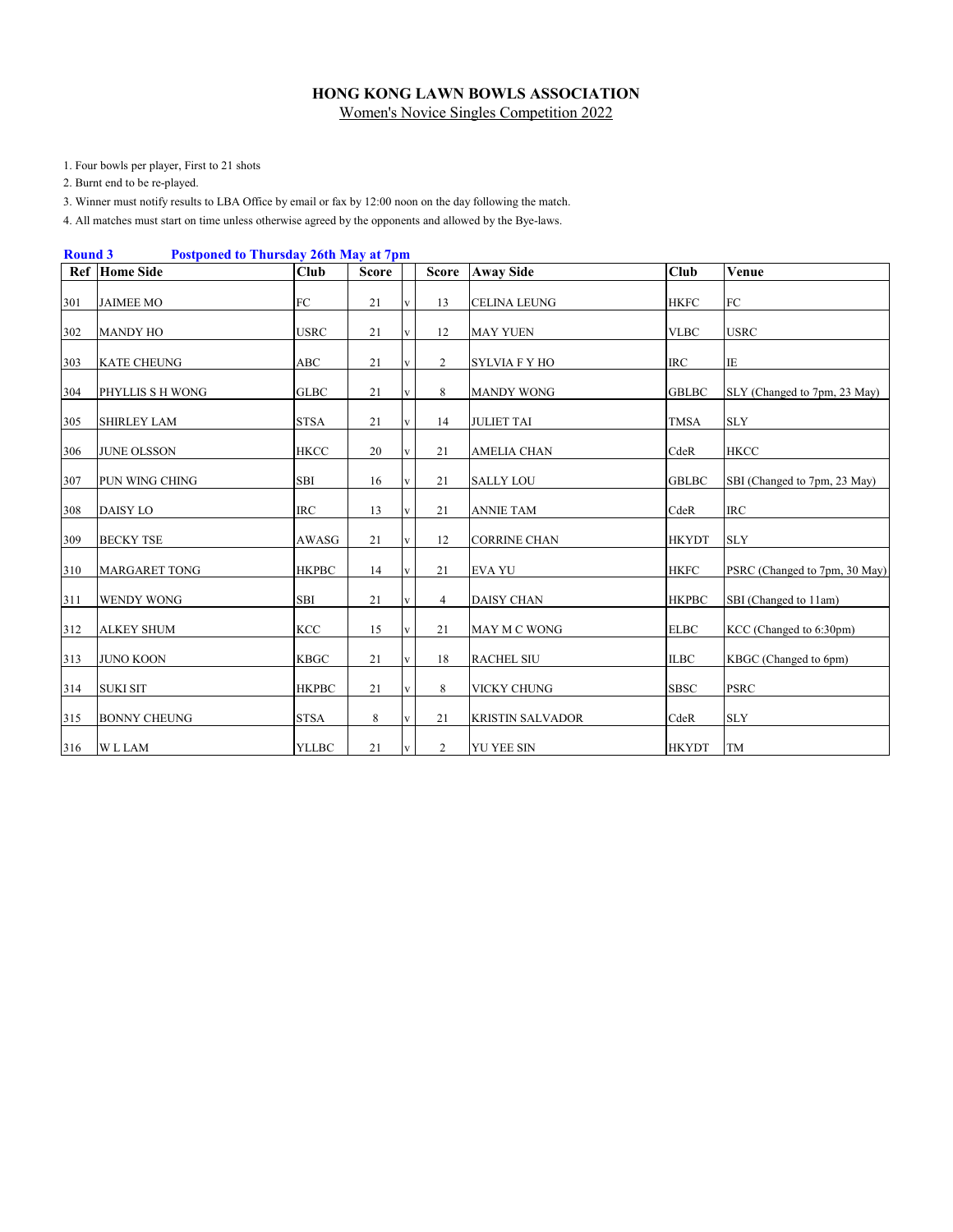1. Four bowls per player, First to 21 shots

2. Burnt end to be re-played.

3. Winner must notify results to LBA Office by email or fax by 12:00 noon on the day following the match.

4. All matches must start on time unless otherwise agreed by the opponents and allowed by the Bye-laws.

|     | <b>Round 4</b><br><b>Thursday 9th June at 7pm</b> |              |              |          |              |                    |              |                                |  |  |  |  |  |  |
|-----|---------------------------------------------------|--------------|--------------|----------|--------------|--------------------|--------------|--------------------------------|--|--|--|--|--|--|
|     | <b>Ref</b> Home Side                              | <b>Club</b>  | <b>Score</b> |          | <b>Score</b> | <b>Away Side</b>   | Club         | Venue                          |  |  |  |  |  |  |
|     |                                                   |              |              |          |              |                    |              | CdeR Indoor                    |  |  |  |  |  |  |
| 401 | <b>KRISTIN SALVADOR</b>                           | CdeR         | 21           |          | 5            | PHYLLIS S H WONG   | <b>GLBC</b>  | (Changed to 2:30pm, 14 June)   |  |  |  |  |  |  |
| 402 | <b>ANNIE TAM</b>                                  | CdeR         | 21           | V        | 20           | <b>AMELIA CHAN</b> | CdeR         | CdeR Indoor                    |  |  |  |  |  |  |
| 403 | MAY M C WONG                                      | <b>ELBC</b>  | 21           | V        | 13           | <b>BECKY TSE</b>   | AWASG        | TKO (Changed to 11am, 14 June) |  |  |  |  |  |  |
| 404 | <b>WLLAM</b>                                      | <b>YLLBC</b> | 13           | V        | 21           | <b>JAIMEE MO</b>   | FC           | <b>TM</b>                      |  |  |  |  |  |  |
| 405 | <b>SHIRLEY LAM</b>                                | <b>STSA</b>  | 18           | V        | 21           | <b>WENDY WONG</b>  | <b>SBI</b>   | SLY (Changed to 7pm, 21 June)  |  |  |  |  |  |  |
| 406 | <b>MANDY HO</b>                                   | <b>USRC</b>  | 21           | V        | 10           | <b>EVA YU</b>      | <b>HKFC</b>  | Venue changed to CdeR Indoor   |  |  |  |  |  |  |
| 407 | <b>SUKI SIT</b>                                   | <b>HKPBC</b> | 21           | <b>v</b> | 16           | <b>JUNO KOON</b>   | <b>KBGC</b>  | <b>PSRC</b>                    |  |  |  |  |  |  |
| 408 | <b>KATE CHEUNG</b>                                | ABC          | 13           |          | 21           | <b>SALLY LOU</b>   | <b>GBLBC</b> | IE (Changed to 11am, 5 June)   |  |  |  |  |  |  |